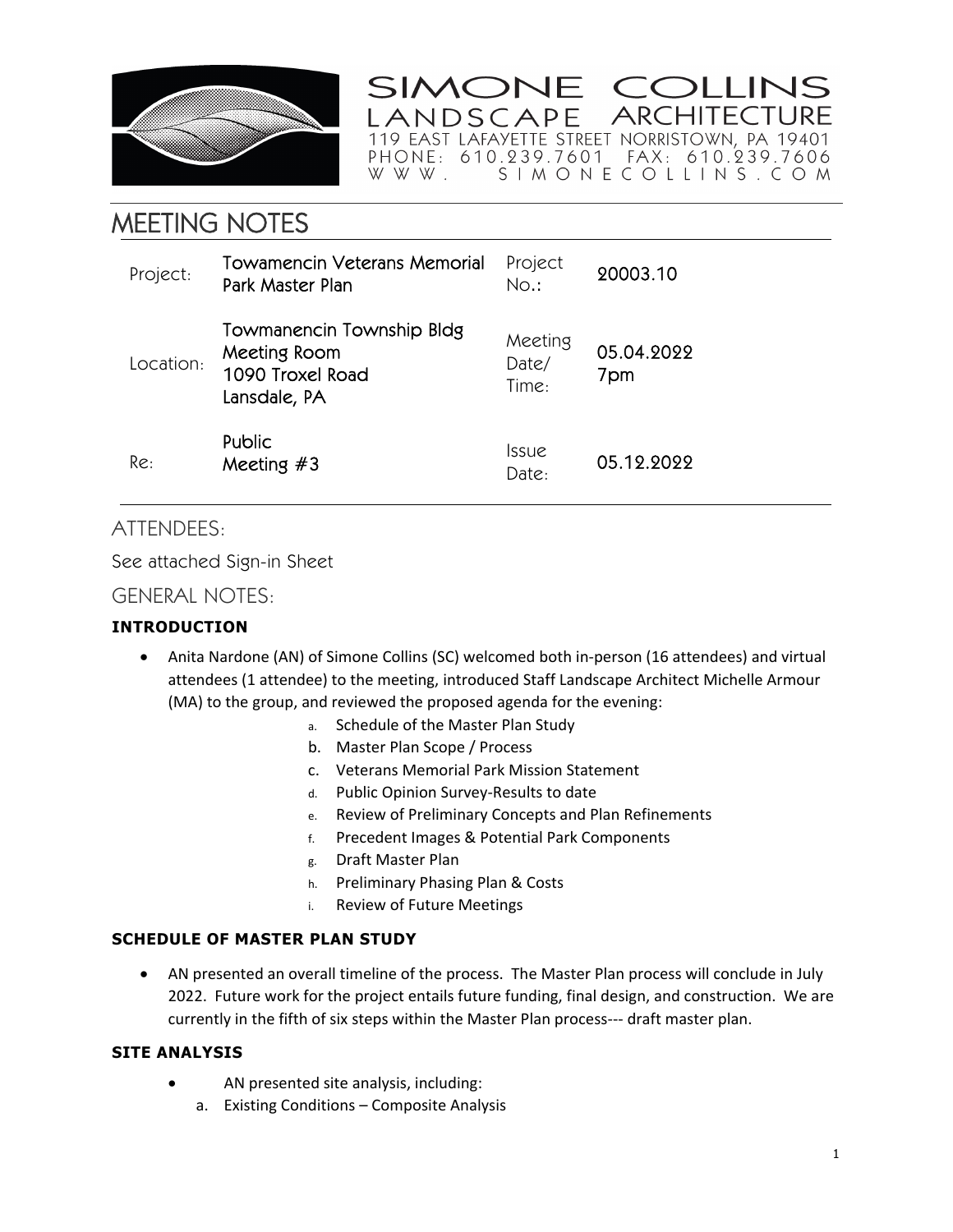b. Scale Comparison Diagram

 AN reviewed the context of where the Park site exists in relation to its neighbors: Clemens Corporation, PSDC (Shopping Center), North Penn Water Authority

#### **PUBLIC OPINION SURVEY**

- AN presented a summary of the Public Opinion Survey responses to date, including:
	- a. Recreational habits and activities of respondents
	- b. Desired elements for Veterans Memorial Park
	- c. Additional Thoughts/Comments/Suggestions

## **PRELIMINARY CONCEPTS**

 AN reviewed three (3) Preliminary Concepts and three Concept Plan Refinements for Veterans Memorial Park, along with precedent images as examples of what conceptual elements might look like. These elements include:

- a. site access
- b. vehicular access/parking areas
- c. pedestrian/multi‐modal circulation
- d. major and minor "plazas"
- e. restrooms/pavilion
- f. entry trellis/pergola
- g. amphitheater
- h. earthwork mounds
- i. play area
- j. lawn/open field
- k. meadow/stormwater management
- l. trees

 AN updated attendees on conversations with neighbors regarding access. Attempts at Conversations began early with Clemens regarding the possibility of both pedestrian and vehicular access through their properties. Clemens has recently expressed a preference for site vehicular and pedestrian access to the park from the Tomlinson Road property (Country View Estates‐CFC; approx. 15 acres).

#### **DRAFT MASTER PLAN**

 MA presented the draft master plan for Veterans Memorial Park. This plan incorporates public and committee feedback on the previous concepts into a more refined and detailed plan. The most significant change to the plan in this iteration is the placement of vehicular site access and, therefore, the parking area and park entrance at the southern end of the site, coming from Tomlinson Road.

#### **PUBLIC COMMENTS/ QUESTIONS & ANSWERS**

- 1. Q: Is the stream on the site coming from/under Tomlinson Road? AN: Yes
- 2. K: Regarding the Allentown Road access that curve is dangerous. Is a pedestrian sidewalk along that curve to connect to neighbors along Allentown Road being considered? I live right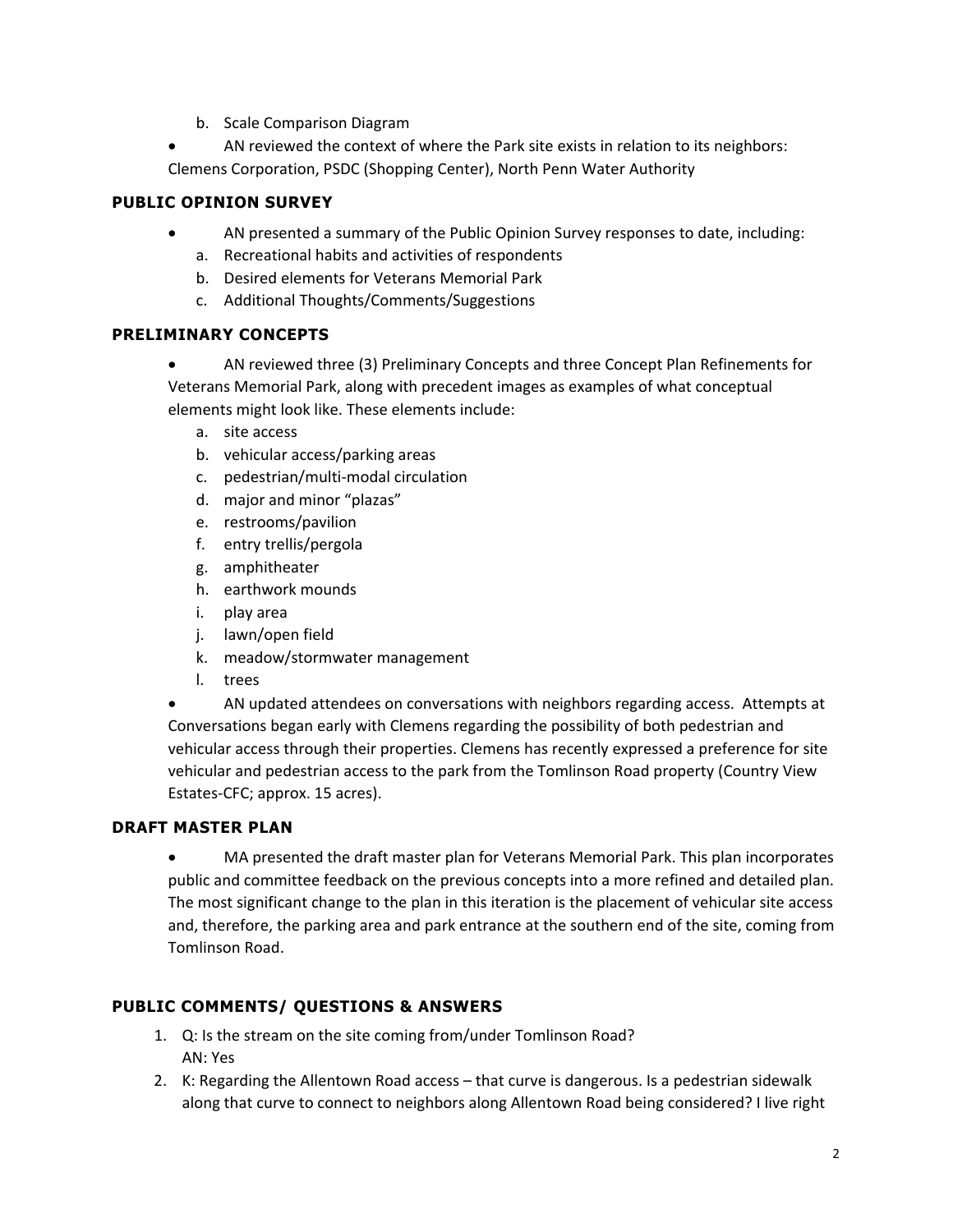next door to the park.

AN: Yes, pedestrian access is always critical to any park. Allentown Road is a State Route, so the Township has a permit to access the site through the gravel access road that currently exists. The current access location has challenges: site lines associated with its location on a curve, traffic volume, and drainage from the shopping center runs along the side of the park property and goes under the road, so there are several complicated issues there. Access remains a critical issue for the park.

3. JB: Regarding the public opinion survey ‐ I volunteer with other parks and historic sites' living history displays. The 13% opposition to historic/military interactive displays is a red flag – can you share what kind of input drove that? AN: There was a general sentiment (especially in the key person interviews) that people do

not want to celebrate war – veterans and nonveterans alike – and that veterans memorials can be found across the country, but that the desire is for this park to reflect Towamencin and veterans of Towamencin. Also, this 13% can be seen from the perspective that only 13% of 109 survey respondents opposed military displays. To clarify, not every respondent answered every question, so this does not mean that 87% of respondents answered in favor of displays.

- 4. JB: Gardens require maintenance from skilled labor; what will that cost? AN: The final report will contain our recommendations and estimates on what it will cost the Township to take care of that, as well as other elements of the park. Certainly, a plan for maintenance is important to the success of any plantings going into the future.
- 5. Q: Regarding Tomlinson Road access drive there is a big gully next to the residential property on Tomlinson.

MA: Yes, this is why this conceptual layout pulls the access drive closer to the property line on the south side. Ideally, this layout would not be close to the adjacent residence, and we will need to look at property setbacks, but we did see that much of the Tomlinson frontage is wooded that that there appears to be a swale or gully there.

AN: Also note that, while Clemens has not shared with us what they plan to do with this property going forward, they did indicate that this (Tomlinson Road) is their preference for Park site access.

- 6. K: With access from Tomlinson, will there still be access from the shopping center? AN: Yes – the details have yet to be worked out, but Nicoletti has indicated that they would like to work with the Township on pedestrian access (no vehicular access).
- 7. DW: Clemens has said they want no vehicular access from Reinert Road how about pedestrian access?

AN: Possibly.

DW: No.

K: It seems to me that the people who live closest to the park will not have pedestrian access. DW: You need to change that plan – no vehicular or pedestrian access from Reinert Road.

8. DW: I live on Reinert Road for 50 years, and my family lives in the properties along Reinert – I didn't hear about this until someone called me and told me that they want to build a road and parking lot in my back yard. I'm a stockholder and Clemens family member so I called and told them I don't want this in my back yard. Also, this is one of if not the last corn field in Towamencin – it still produces and feeds people. There is a lot of wildlife there ‐ I'd like to see this site stay as natural as possible. There is another farm that was taken, and a sign was put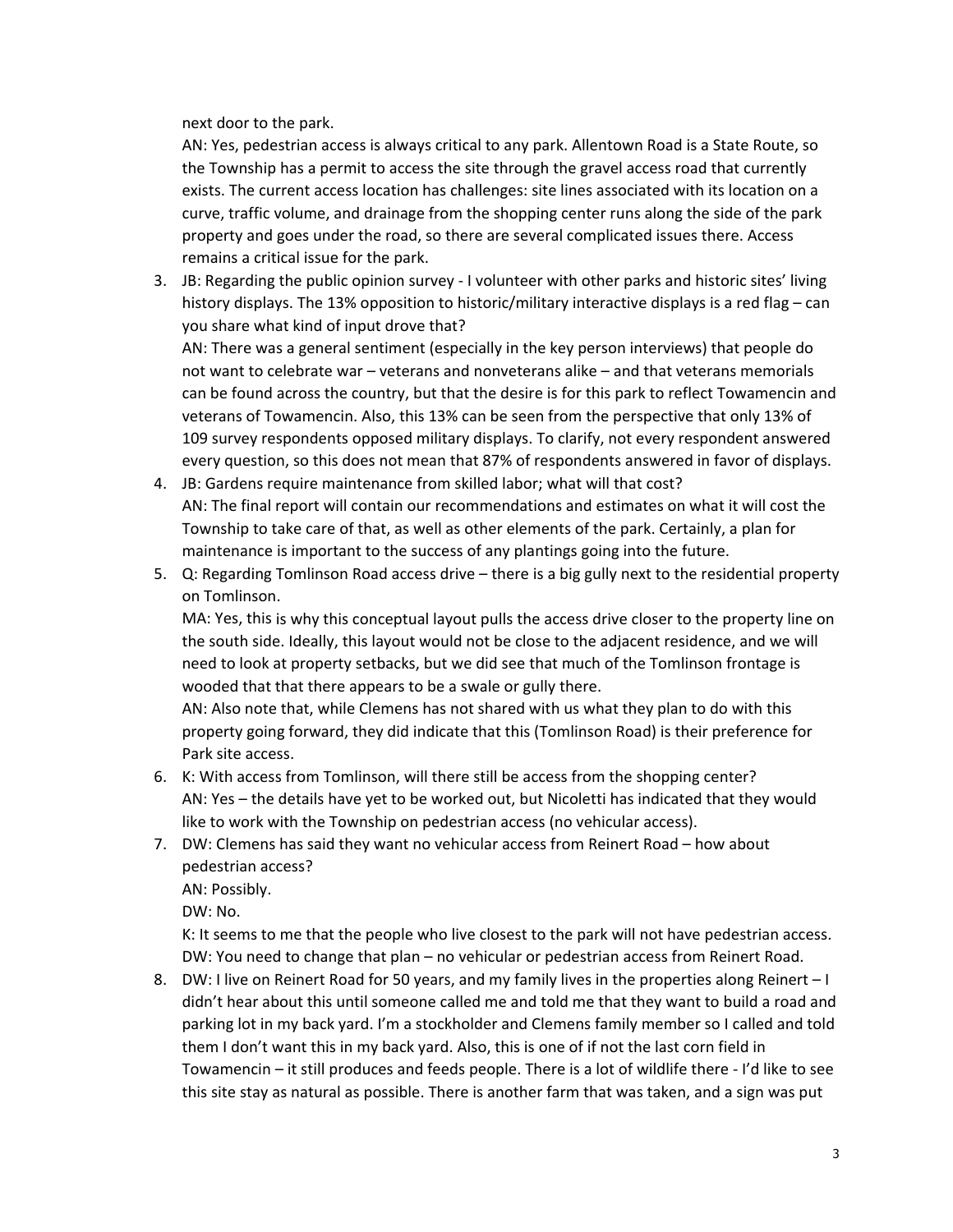up on Allentown Road "meadow restoration – no pedestrian access". I used to fish there. They didn't do anything and now it's a forest. I'd like to see this site remain as natural as possible. AN: That is the intent. There is an existing buffer that will remain. The idea of reforestation is to revegetate other areas.

JB: I think his point is that he wants it to remain as is.

9. JB: I live nearby on the Tennis property – except for one person who stopped by to tell me about it, I haven't heard of this project. What kind of outreach has been done? AN: There have been opportunities to participate in public meetings and public opinion survey, which have been posted to the Township website.

JB: This seems significantly developed and you haven't talked to people who live next door, priorities may be different. When presented with a package, the inclination to pick it apart is less.

AN: When the master plan is completed, the Township to decide how they want to go forward with communication.

- 10. JS: Township employees are learning how to maintain rain gardens they require maintenance.
- 11. JS: It is my hope that any paving done in this park is permeable to further mitigate stormwater issues. I am sad to lose the corn field; but to have forest and stormwater mitigation, make sure also to have permeable paved surfaces. Pervious isn't always ADA accessible. Coming from a relative of many veterans, and as a veteran and wife of a man who uses a wheelchair – there needs to be hard, paved, accessible surfaces.

AN: Yes, absolutely this is a priority. Maintenance of walkways is also easier with paved surfaces, and these decisions will affect cost.

- 12. Q: Was #12 on the draft plan supposed to be emergency access? It needs to be. A: It depends on whether this route can be 12' and structurally able to support an emergency vehicle. There is the option to use the existing access drive on Allentown. Q: Not an ambulance – a rescue vehicle weighs 47,000 lbs.
- 13. FS: Every drawing has a connection across the existing land bridge from the shopping center where the back of buildings and loading docks are. Can the access from the shopping center be moved up to where the open grassy area is instead of the back of buildings? AN: Not likely – Nicoletti will likely want to develop that area.
- 14. Q: I live on Reinert Road, and I do like this plan better than the concept with Reinert Road access. Reinert Road has become a cut‐through for SKF employees and Amazon drivers.
- 15. CL: No reforestation. This is not an arboretum to expensive, and not enough visibility. Can't look through a forest. Fischers Park is an example of a park with trees but still good visibility through/under them. Lansdale Park has trees but still good visibility. Safety first. Need visibility for park visitors and police.

MA: One form of security is high community use – "eyes on the park"

AN+MA: Reforestation would be a decades long process that the Township would have control over – species selection and placement, pruning, loose plant structure, etc. Keeping height/structure of plantings above and below eye level. Perhaps for next committee meeting we will present images to demonstrate visually how a reforested site could look; plant structure ("whips" in 10 years etc.)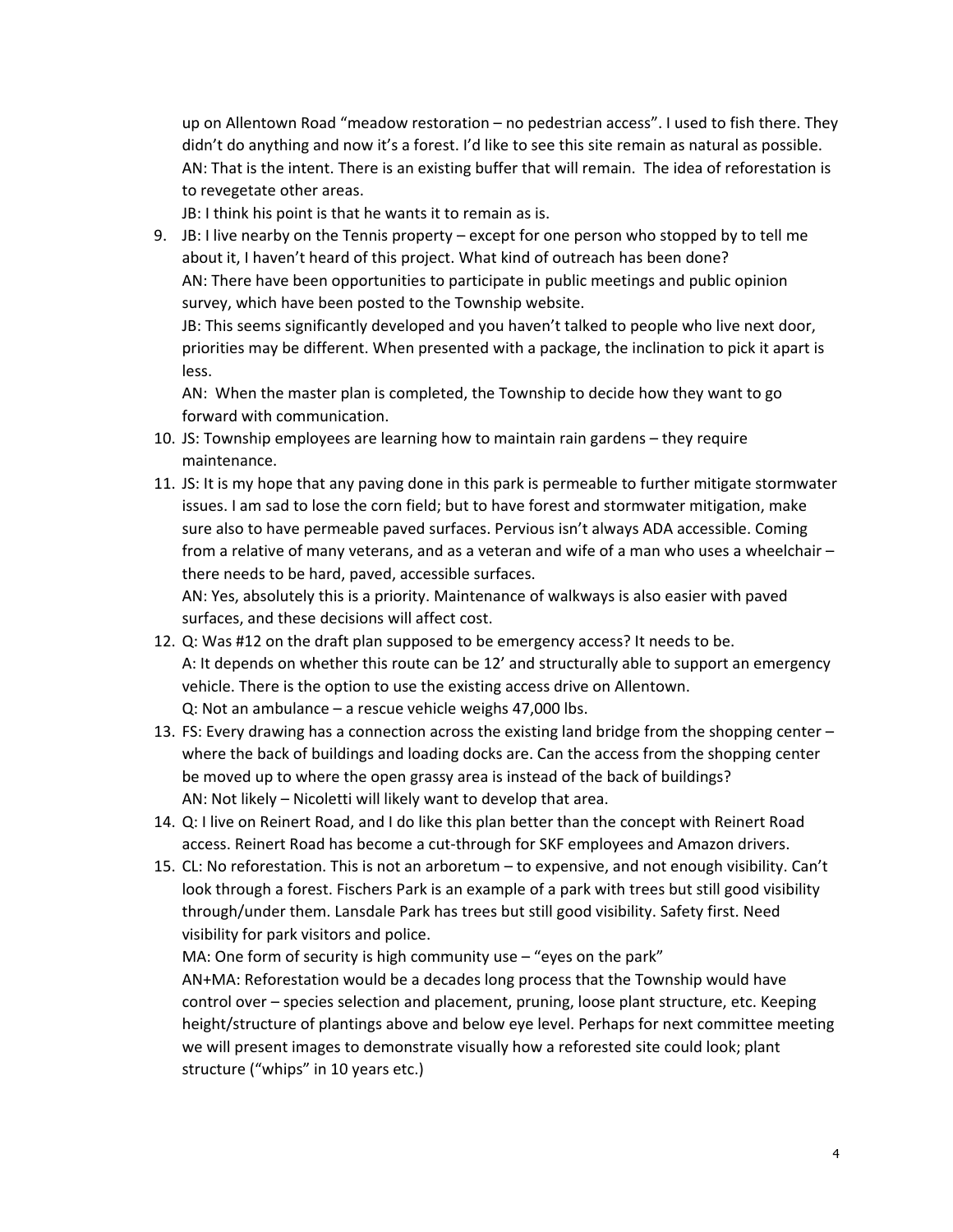Q: At #1 – the existing forest – you can't walk through that. Will the existing woods be cleared out?

AN: No, that will not be touched.

- 16. JB: Idea leave an area open for tree plantings in honor of veterans/family members. Can help to fund the Park. With guidelines that it be in honor of a veteran. MA: Great idea! Community investment/ownership of the Park. Also, community members can "adopt a tree" – be responsible for tending to one specific tree in the park. Tending to trees/gardens can be very therapeutic.
- 17. CL: Are improvements planned for the cemetery? AN: Towamencin History Plaza can educate visitors about the military/ general history of Towamencin and it overlooks the cemetery. Educational signage can be incorporated. CL: The History Plaza with educational signage is a great idea!
- 18. CL: As Towamencin owners can we make improvements to the cemetery? Q: Towamencin owns it because it was an abandoned cemetery and the Township took responsibility for it. Improvements would need to consider the era in which it was created to be historically accurate.
- 19. Q: Is there any thought about planning about repairing tombstones? AN: Area within the cemetery is not part of this study – perhaps a walkway around the outside of the cemetery. The amount of access allowed to the cemetery is up to the Township. RM: There is a proposal for historic restoration of this cemetery and the Holiday Inn cemetery. Historic preservation would be next step.
- 20. BD: Please keep in mind that rescue vehicles need to get across the site designated route that ideally gives access to most of the site or at least from one end of the site to the other. MA: Would the "major walkways" suffice?

BD: I was thinking the perimeter loop, especially along the right side of the site – shortest distance from one end to the other and least obtrusive on the other areas of the park. BD: The problem with Allentown access is that the existing access road is way too steep for a rescue vehicle to enter – the road would need to be "beefed up". Access from the shopping center is more ideal – more level and straighter. Vehicle is 47K lbs. NOTE: Two vehicular access points will be required for the site.

- 21. JB: How much of a reach is it for the sewer lines to the restroom? MA: There is a sewer easement along the Allentown Road side at the North Penn property – we will be looking at Tomlinson Road, which may make more sense. BD/RM: There should be access to water and sewer from the shopping center (and planned residential development.)
- 22. Comment: Funding sources Pennsylvania Historical Society, genealogy organizations.
- 23. BD: This was an encampment historical significance. I think Washington planned to use this area because it is on higher ground.
- 24. JB: Regarding education interaction with a live historical docent can be more impactful than a sign or plaque.
- 25. CL: We will need safety fencing around the stream to keep people from falling in. AN: That is not necessarily the case. Comment: That stream is dry 90% of the year.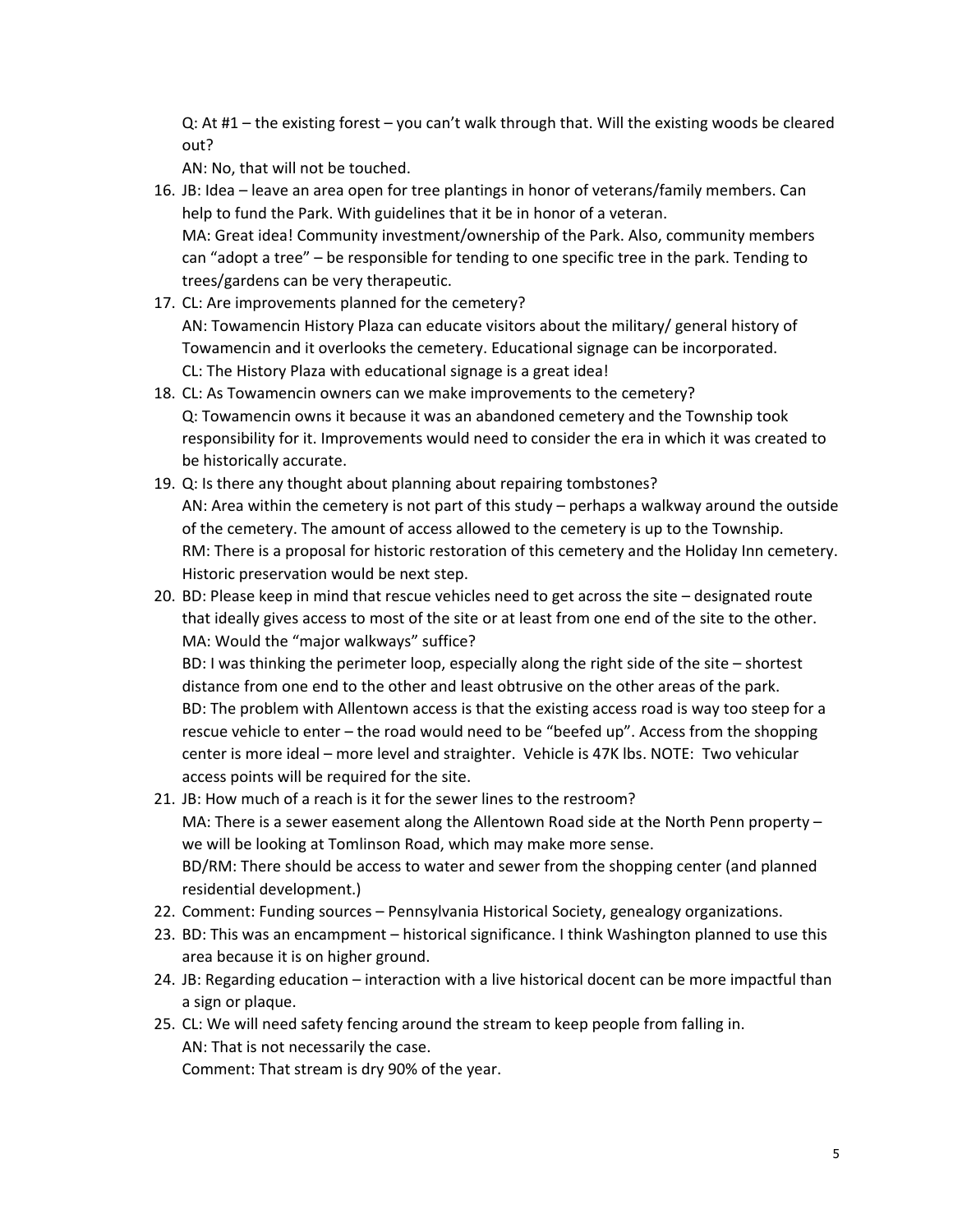- 26. Q: 20 car parking lot who came up with the number? Will probably not be big enough for large events like reenactments, but enough for day‐to‐day use. JB: Reenactors can unload in parking lot and then go to park in the shopping center Comment: If the park mission is to provide a reflective space, maybe 20 is the right number.
- 27. BD: Palmerton PA recommendation for park ideas.
- 28. Online Comment: (S): I am an Army Vet and a Scouter and a member of the American Legion. Thank you for your great work.

#### **NEXT STEPS**

- SC to refinement the plan based on public and committee input
- SC to prepare a poster for Towamencin Community Day 2022 May 21, 2022
- Plan refinements to be discussed at Committee Meeting #4 on May 23, 2022
- Final master plan to be presented at Public Meeting #4 on June 14<sup>th</sup>, 2022
- All meetings and updates will be posted to the Township website.

This report represents the Professional's summation of the proceedings and is not a transcript. Unless written notice of any correction or clarification is received by the Professional within ten days of issue, the report shall be considered factually correct and shall become part of the official project record.

Sincerely, SIMONE COLLINS, INC. LANDSCAPE ARCHITECTURE

with Pardove

Anita Nardone, PE